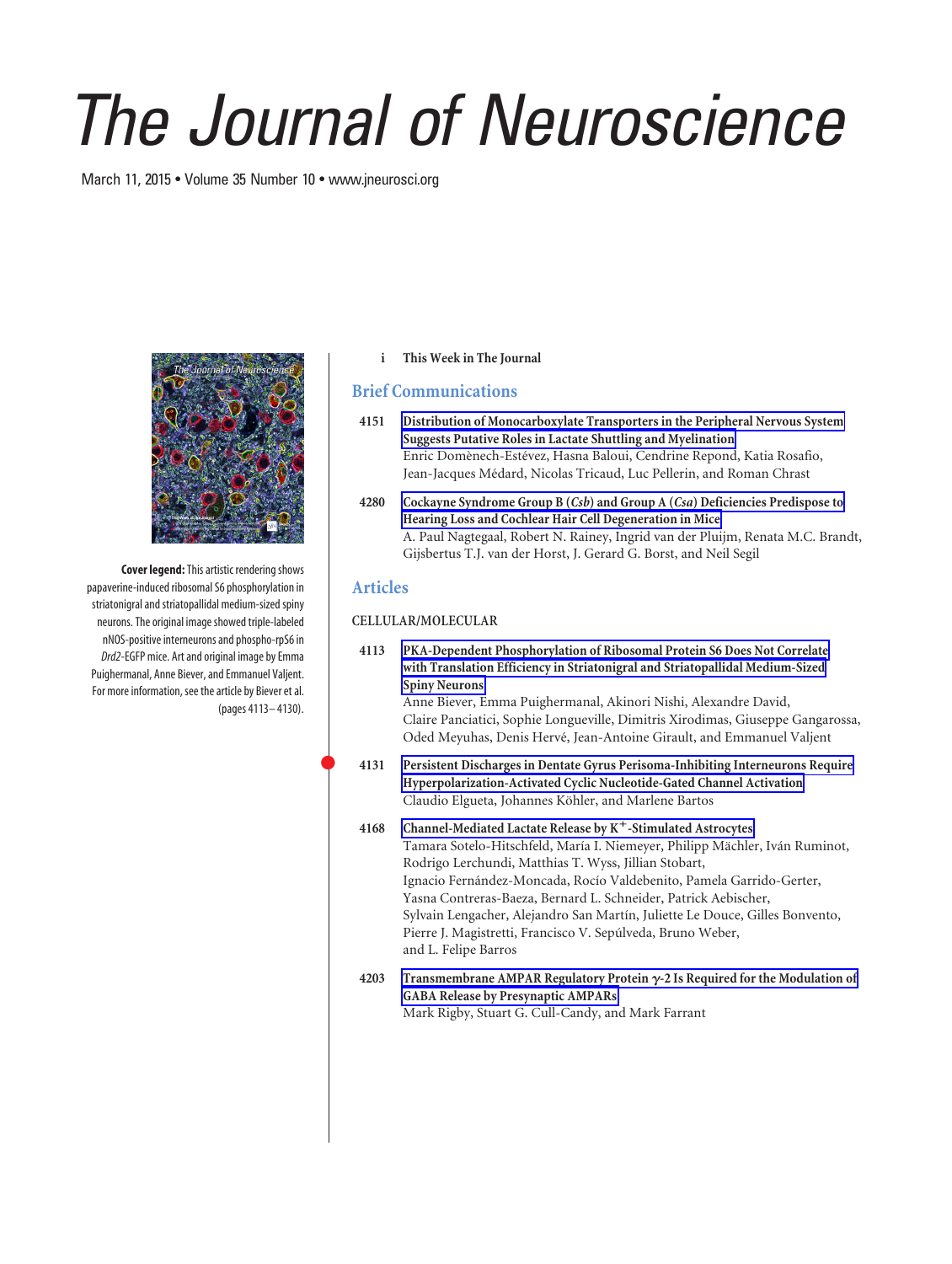| 4215 | VGluT3-Expressing CCK-Positive Basket Cells Construct Invaginating Synapses<br>Enriched with Endocannabinoid Signaling Proteins in Particular Cortical<br>and Cortex-Like Amygdaloid Regions of Mouse Brains<br>Yuki Omiya, Motokazu Uchigashima, Kohtarou Konno, Miwako Yamasaki,<br>Taisuke Miyazaki, Takayuki Yoshida, Ichiro Kusumi, and Masahiko Watanabe                     |
|------|------------------------------------------------------------------------------------------------------------------------------------------------------------------------------------------------------------------------------------------------------------------------------------------------------------------------------------------------------------------------------------|
| 4403 | Bidirectional Regulation of eEF2 Phosphorylation Controls Synaptic Plasticity<br>by Decoding Neuronal Activity Patterns<br>Patrick K. McCamphill, Carole A. Farah, Mina N. Anadolu, Sanjida Hoque,<br>and Wayne S. Sossin                                                                                                                                                          |
| 4427 | Immune Quiescence of the Brain Is Set by Astroglial Connexin 43<br>Anne-Cécile Boulay, Aurélien Mazeraud, Salvatore Cisternino,<br>Bruno Saubaméa, Phillipe Mailly, Laurent Jourdren, Corinne Blugeon,<br>Virginie Mignon, Maria Smirnova, Alessia Cavallo, Pascal Ezan, Patrick Avé,<br>Florent Dingli, Damarys Loew, Paulo Vieira, Fabrice Chrétien,<br>and Martine Cohen-Salmon |
|      | DEVELOPMENT/PLASTICITY/REPAIR                                                                                                                                                                                                                                                                                                                                                      |
| 4366 | Endogenous Gradients of Resting Potential Instructively Pattern Embryonic Neural<br>Tissue via Notch Signaling and Regulation of Proliferation<br>Vaibhav P. Pai, Joan M. Lemire, Jean-François Paré, Gufa Lin, Ying Chen,<br>and Michael Levin                                                                                                                                    |
| 4386 | Olig1 Function Is Required for Oligodendrocyte Differentiation in the Mouse Brain<br>Jinxiang Dai, Kathryn K. Bercury, Jared T. Ahrendsen, and Wendy B. Macklin                                                                                                                                                                                                                    |
|      | <b>SYSTEMS/CIRCUITS</b>                                                                                                                                                                                                                                                                                                                                                            |
| 4140 | Auditory Properties in the Parabelt Regions of the Superior Temporal Gyrus in the<br>Awake Macaque Monkey: An Initial Survey<br>Yoshinao Kajikawa, Stephen Frey, Deborah Ross, Arnaud Falchier,<br>Troy A. Hackett, and Charles E. Schroeder                                                                                                                                       |
| 4157 | Differential Combinatorial Coding of Pheromones in Two Olfactory Subsystems of the<br><b>Honey Bee Brain</b><br>Julie Carcaud, Martin Giurfa, and Jean-Christophe Sandoz                                                                                                                                                                                                           |
| 4229 | Excitation of Tuberoinfundibular Dopamine Neurons by Oxytocin: Crosstalk in the<br><b>Control of Lactation</b><br>Virginie Briffaud, Paul Williams, Justine Courty, and Christian Broberger                                                                                                                                                                                        |
| 4248 | Spinal Cord-Midbrain Functional Connectivity Is Related to Perceived Pain Intensity:<br>A Combined Spino-Cortical fMRI Study<br>Christian Sprenger, Jürgen Finsterbusch, and Christian Büchel                                                                                                                                                                                      |
| 4287 | Local Population Synchrony and the Encoding of Eye Position in the Primate<br>Neural Integrator<br>Alexis Dale and Kathleen E. Cullen                                                                                                                                                                                                                                              |
| 4306 | Representation of Accumulating Evidence for a Decision in Two Parietal Areas<br>Victor de Lafuente, Mehrdad Jazayeri, and Michael N. Shadlen                                                                                                                                                                                                                                       |
| 4319 | Intraglomerular Lateral Inhibition Promotes Spike Timing Variability in Principal<br>Neurons of the Olfactory Bulb<br>Marion Najac, Alvaro Sanz Diez, Arvind Kumar, Nuria Benito, Serge Charpak,<br>and Didier De Saint Jan                                                                                                                                                        |
|      |                                                                                                                                                                                                                                                                                                                                                                                    |

 $\bullet$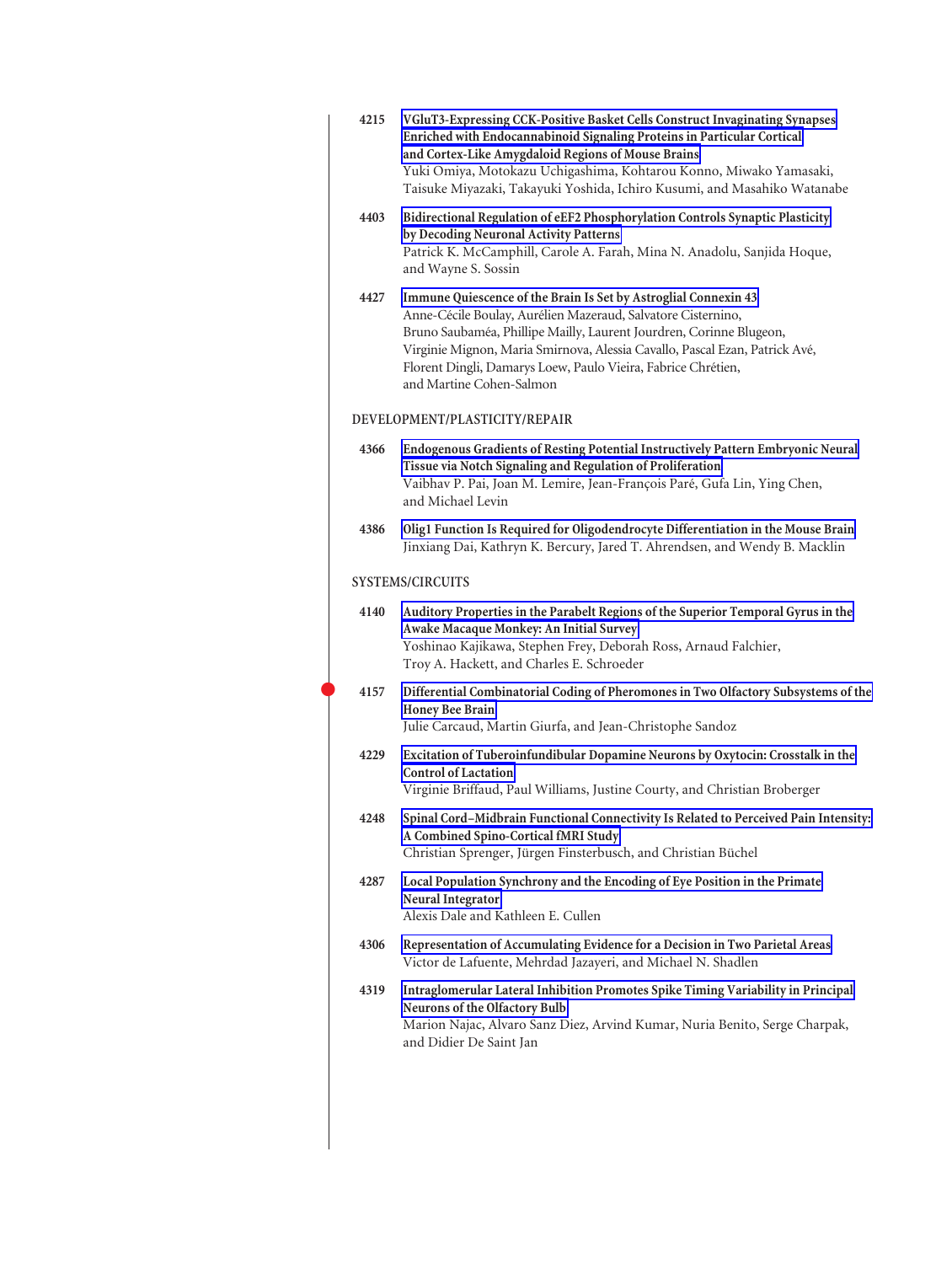| 4418                    | Dual-Channel Circuit Mapping Reveals Sensorimotor Convergence in the Primary<br><b>Motor Cortex</b><br>Bryan M. Hooks, John Y. Lin, Caiying Guo, and Karel Svoboda                                                                                                                                                                               |  |
|-------------------------|--------------------------------------------------------------------------------------------------------------------------------------------------------------------------------------------------------------------------------------------------------------------------------------------------------------------------------------------------|--|
| 4452                    | Neural Coding of Sound Envelope in Reverberant Environments<br>Michaël C.C. Slama and Bertrand Delgutte                                                                                                                                                                                                                                          |  |
| BEHAVIORAL/COGNITIVE    |                                                                                                                                                                                                                                                                                                                                                  |  |
| 4179                    | Impact Prediction by Looming Visual Stimuli Enhances Tactile Detection<br>Justine Cléry, Olivier Guipponi, Soline Odouard, Claire Wardak,<br>and Suliann Ben Hamed                                                                                                                                                                               |  |
| 4190                    | Removal of Perineuronal Nets in the Medial Prefrontal Cortex Impairs the<br>Acquisition and Reconsolidation of a Cocaine-Induced Conditioned Place<br><b>Preference Memory</b><br>Megan Slaker, Lynn Churchill, Ryan P. Todd, Jordan M. Blacktop,<br>Damian G. Zuloaga, Jacob Raber, Rebecca A. Darling, Travis E. Brown,<br>and Barbara A. Sorg |  |
| 4238                    | Developmental Changes in Hippocampal Associative Coding<br>Mary E. Goldsberry, Jangjin Kim, and John H. Freeman                                                                                                                                                                                                                                  |  |
| 4258                    | Neural Substrates Underlying the Passive Observation and Active Control of<br><b>Translational Egomotion</b><br>Ruey-Song Huang, Ching-fu Chen, and Martin I. Sereno                                                                                                                                                                             |  |
| 4268                    | Dissociable Cortical Pathways for Qualitative and Quantitative Mechanisms in the<br><b>Face Inversion Effect</b><br>Daisuke Matsuyoshi, Tomoyo Morita, Takanori Kochiyama, Hiroki C. Tanabe,<br>Norihiro Sadato, and Ryusuke Kakigi                                                                                                              |  |
| 4296                    | $\kappa$ Opioid Receptors in the Nucleus Accumbens Shell Mediate Escalation of<br>Methamphetamine Intake<br>Timothy W. Whitfield, Jr., Joel E. Schlosburg, Sunmee Wee, Adam Gould,<br>Olivier George, Yanabel Grant, Eva R. Zamora-Martinez, Scott Edwards,<br>Elena Crawford, Leandro F. Vendruscolo, and George F. Koob                        |  |
| 4350                    | Time Context of Cue-Outcome Associations Represented by Neurons in<br><b>Perirhinal Cortex</b><br>Manoj Kumar Eradath, Tsuguo Mogami, Gang Wang, and Keiji Tanaka                                                                                                                                                                                |  |
| 4469                    | BDNF Interacts with Endocannabinoids to Regulate Cocaine-Induced Synaptic<br>Plasticity in Mouse Midbrain Dopamine Neurons<br>Peng Zhong, Yong Liu, Ying Hu, Tong Wang, Yong-ping Zhao,<br>and Qing-song Liu                                                                                                                                     |  |
| NEUROBIOLOGY OF DISEASE |                                                                                                                                                                                                                                                                                                                                                  |  |
| 4332                    | Complement Protein C1q Modulates Neurite Outgrowth In Vitro and Spinal Cord<br><b>Axon Regeneration In Vivo</b><br>Sheri L. Peterson, Hal X. Nguyen, Oscar A. Mendez, and Aileen J. Anderson                                                                                                                                                     |  |